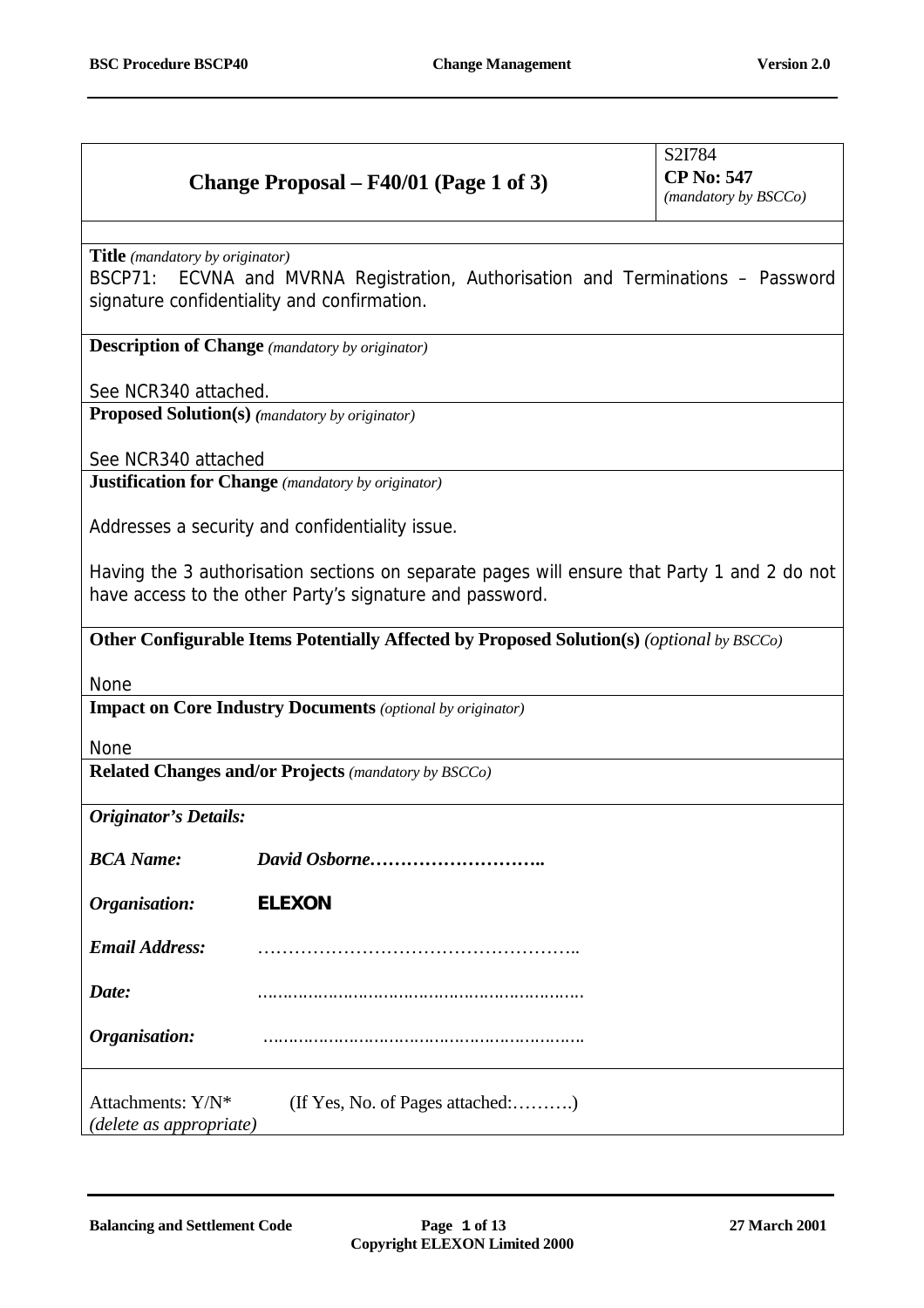| <b>NETA Programme Change Request Form</b>                         |                          |                                 |                           |  |
|-------------------------------------------------------------------|--------------------------|---------------------------------|---------------------------|--|
| <b>Change Request ID: NCR340</b>                                  |                          |                                 |                           |  |
| <b>Change Request Name:</b>                                       | <b>Priority</b>          |                                 |                           |  |
| BSCP71 – Password / signature confidentiality<br>and confirmation | Critical for Go<br>live  | Desirable for<br><b>Go Live</b> | Not needed for<br>Go Live |  |
| <b>Identified By: Nigel Ellis</b>                                 | Date Submitted: 31.01.01 |                                 |                           |  |

**Description of Proposed Change:**

Forms F71/01 & 02 in BSCP71, ECVNA and MVRNA Registration, Authorisation and Termination, should have each authorisation section on a separate page. In addition each party i.e. ECVNA / MVRNA, Party 1 and Party 2 need to have a field for a signature and password.

Sections 3.1 and 3.2 under METHOD to be expanded to stipulate that the original will follow by post.

All changes are redlined below.

**Reason for Proposed Change (Benefits) and/or Implications of not making the Change:**

Having the 3 authorisation sections on separate pages will ensure that Party 1 and 2 do not have access to the other Party's signature and password, it is assumed that the Party Agent / Party contract will cover confidentiality in relation to the disclosure of passwords and signatures to the ECVNA / MVRNA.

Passwords have been added, as the Logica authorisation process requires passwords for verification.

Concern was raised at signatures being fax and how legible they would be; therefore originals will follow the faxed version by post.

| <b>Initial Recommendation to Programme Exec:</b>                            |                               | <b>Final Recommendation to Programme Exec:</b> |
|-----------------------------------------------------------------------------|-------------------------------|------------------------------------------------|
| <b>Impact Assessment(s):</b>                                                | <b>Deliverables Impacted:</b> | <b>Effort/Cost Impact:</b>                     |
| <b>CDA</b>                                                                  |                               |                                                |
| <b>Business Process Model</b><br>NETA Data File Catalogue<br>(Clive Cushen) |                               |                                                |
| Overall Design (Keith<br>Messenger)                                         |                               |                                                |
| <b>LRCA</b> (Jackie Moran)                                                  |                               |                                                |
| Balancing & Settlement Code                                                 |                               |                                                |
| <b>BSC</b> Procedures                                                       |                               |                                                |
| <b>Core Documents</b>                                                       |                               |                                                |
| Other BSC Subsidiary Docs                                                   |                               |                                                |
| Consistency Check                                                           |                               |                                                |
| <b>Transition Mgmt</b>                                                      |                               |                                                |
| <b>MIT</b>                                                                  |                               |                                                |
| <b>Qualification Testing</b>                                                |                               |                                                |
| Pre-production                                                              |                               |                                                |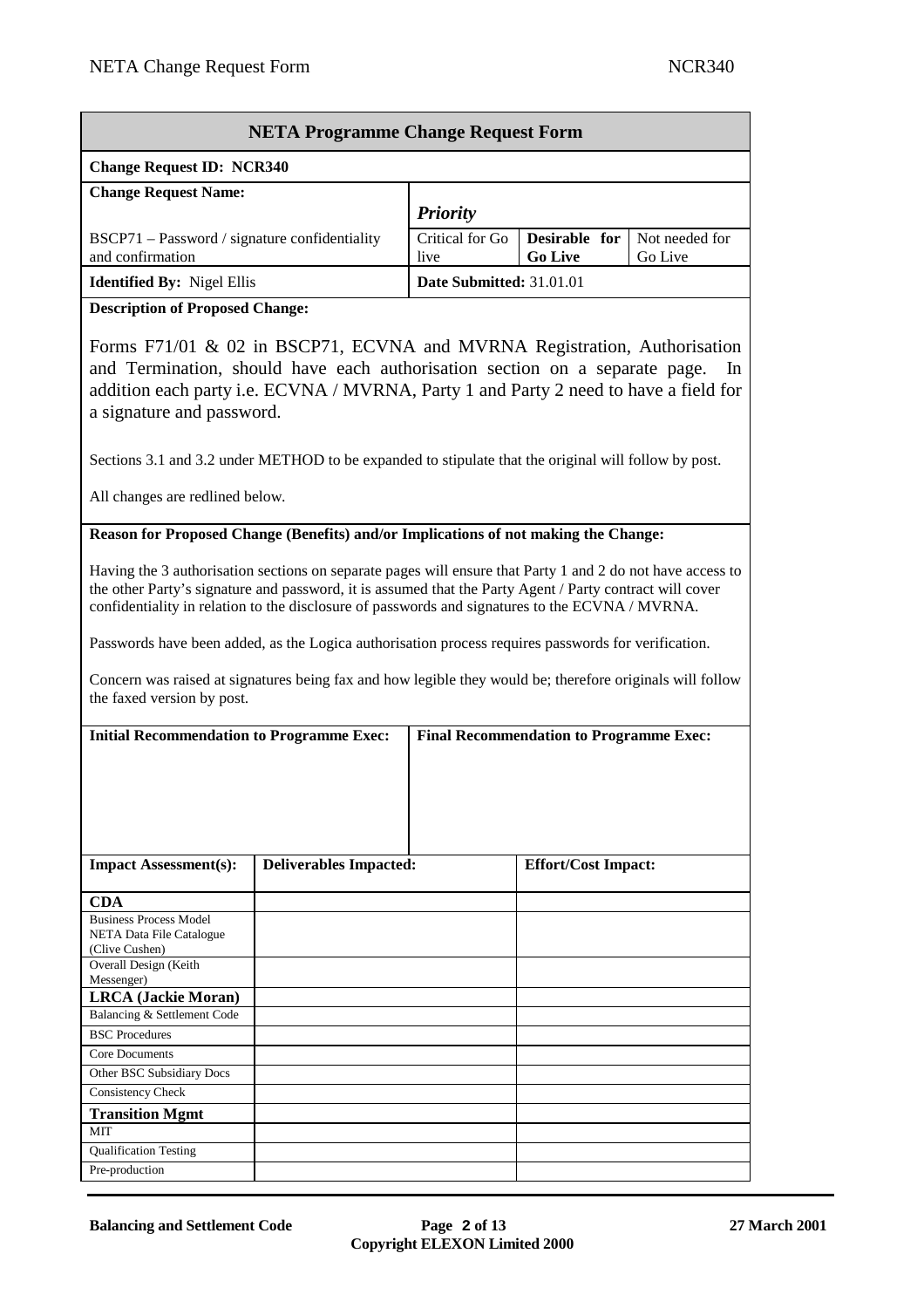| Implementation         |                              |          |           |                                   |                                  |             |
|------------------------|------------------------------|----------|-----------|-----------------------------------|----------------------------------|-------------|
| Cutover                |                              |          |           |                                   |                                  |             |
| Logica (Stewart        |                              |          |           |                                   |                                  |             |
| Gardiner)              |                              |          |           |                                   |                                  |             |
| $\overline{URS}$       |                              |          |           |                                   |                                  |             |
| <b>System Specs</b>    |                              |          |           |                                   |                                  |             |
| <b>IDDs</b>            |                              |          |           |                                   |                                  |             |
| Test Specs & Scripts   |                              |          |           |                                   |                                  |             |
| System software        |                              |          |           |                                   |                                  |             |
| Comms infrastructure   |                              |          |           |                                   |                                  |             |
| <b>EPFAL</b> (Stewart  |                              |          |           |                                   |                                  |             |
| Gardiner)              |                              |          |           |                                   |                                  |             |
| $\overline{URS}$       |                              |          |           |                                   |                                  |             |
| <b>System Specs</b>    |                              |          |           |                                   |                                  |             |
| IDDs                   |                              |          |           |                                   |                                  |             |
| Test Specs & Scripts   |                              |          |           |                                   |                                  |             |
| System software        |                              |          |           |                                   |                                  |             |
|                        | <b>NGC (Derek Walker)</b>    |          |           |                                   |                                  |             |
| Interfaces             |                              |          |           |                                   |                                  |             |
| System Build           |                              |          |           |                                   |                                  |             |
| Comms infrastructure   |                              |          |           |                                   |                                  |             |
| <b>System Testing</b>  |                              |          |           |                                   |                                  |             |
| Implementation         |                              |          |           |                                   |                                  |             |
|                        | <b>External Participants</b> |          |           |                                   |                                  |             |
| <b>NIPS</b>            |                              |          |           |                                   |                                  |             |
| CEO (Sandy Blows)      |                              |          |           |                                   |                                  |             |
| MRASCo (Nuriye Dillow) |                              |          |           |                                   |                                  |             |
| <b>BtFO/ELEXON</b>     |                              |          |           |                                   |                                  |             |
|                        |                              |          |           |                                   |                                  |             |
|                        |                              |          |           |                                   |                                  |             |
| <b>Status</b>          | Identified                   | Rejected | Withdrawn | Approved for Impact<br>Assessment | Authorised for<br>Implementation | Implemented |
|                        |                              |          |           |                                   |                                  |             |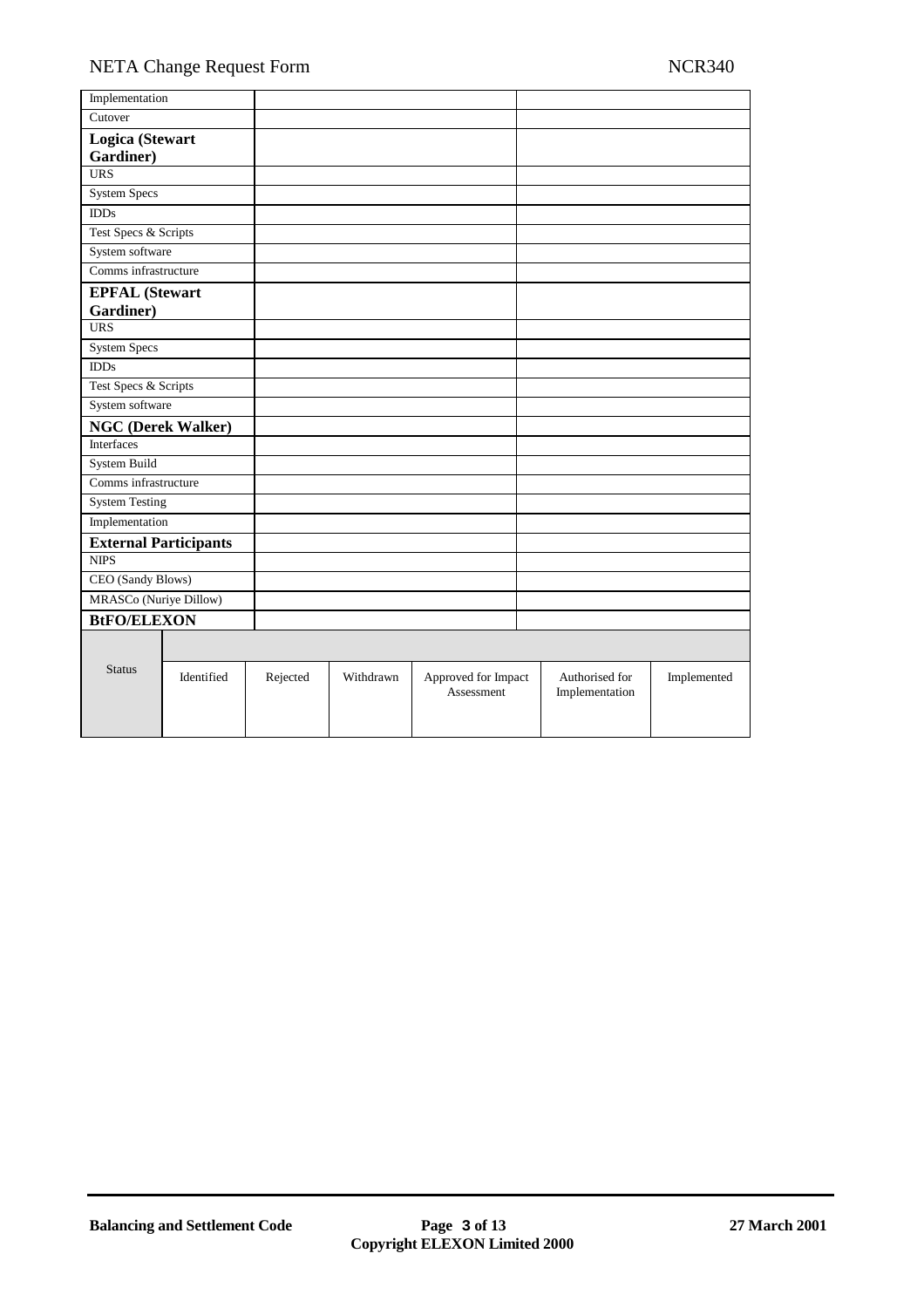## Interface and Timetable Information

## **ECVNA Authorisation**

| REF.  | <b>WHEN</b>                                                                                           | <b>ACTION</b>                                                                                                                                                                                                                                                                                                                                                                                          | <b>FROM</b>                                | <b>TO</b>                                                          | <b>INFORMATION REQUIRED</b>                                                                                                                                                                                                                                   | <b>METHOD</b>                         |
|-------|-------------------------------------------------------------------------------------------------------|--------------------------------------------------------------------------------------------------------------------------------------------------------------------------------------------------------------------------------------------------------------------------------------------------------------------------------------------------------------------------------------------------------|--------------------------------------------|--------------------------------------------------------------------|---------------------------------------------------------------------------------------------------------------------------------------------------------------------------------------------------------------------------------------------------------------|---------------------------------------|
| 3.1.1 | As required                                                                                           | Complete ECVNA Authorisation Request Form<br>and fax to each relevant Contract Trading Party for<br>signature.                                                                                                                                                                                                                                                                                         | <b>ECVNA</b>                               | Relevant<br>Contract<br><b>Trading Parties</b>                     | <b>ECVNA Authorisation Request Form</b><br>(Form F71/01).                                                                                                                                                                                                     | Fax                                   |
| 3.1.2 | As soon as reasonably<br>practicable after 3.1.1                                                      | Sign ECVNA Authorisation Request Form and<br>return to ECVNA.                                                                                                                                                                                                                                                                                                                                          | Relevant<br>Contract<br>Trading<br>Parties | <b>ECVNA</b>                                                       | Form F71/01, signed by an authorised<br>person, registered as such using<br>BSCP38                                                                                                                                                                            | Fax, original<br>to follow by<br>post |
| 3.1.3 | As soon as reasonably<br>practicable after 3.1.2                                                      | Submit ECVNA Authorisation Request Form.                                                                                                                                                                                                                                                                                                                                                               | <b>ECVNA</b>                               | <b>ECVAA</b>                                                       | Completed ECVNA Authorisation<br>Request Form (Form F71/01)<br>including authorised signatures from<br>both relevant Contract Trading Parties.                                                                                                                | Fax, original<br>to follow by<br>post |
| 3.1.4 | As soon as reasonably<br>practicable after 3.1.3<br>and in any case no later<br>than 1 WD after 3.1.3 | Check whether the details on the ECVNA<br>Authorisation Request Form are correct and, if not<br>respond to the ECVNA and the two relevant<br>Contract Trading Parties rejecting the request and<br>providing reasons for rejection.                                                                                                                                                                    | <b>ECVAA</b>                               | ECVNA and<br>relevant<br>Contract<br><b>Trading Parties</b>        | <b>ECVNA Authorisation Request Form</b><br>(Form F71/01) specifying the reasons<br>for rejection.                                                                                                                                                             | Fax                                   |
| 3.1.5 | At the same time as<br>3.1.4                                                                          | If the details on the ECVNA Authorisation Request<br>Form are correct, respond to the ECVNA and the<br>relevant Contract Trading Parties confirming the<br>acceptance of the request and, if there exists an<br>earlier ECVNA Authorisation which meets the<br>criteria in Section P paragraph 2.2 of the Code,<br>specify on the confirmation that such earlier<br>Authorisation has been superseded. | <b>ECVAA</b>                               | <b>ECVNA</b> and<br>relevant<br>Contract<br><b>Trading Parties</b> | <b>ECVNA Authorisation Request Form</b><br>(Form F71/01) specifying the<br>Authorisation ID and details of any<br>superseded ECVNA Authorisations.<br>Also on the version of the Form<br>returned to the ECVNA, the<br>Authorisation Key should be specified. | Electronic                            |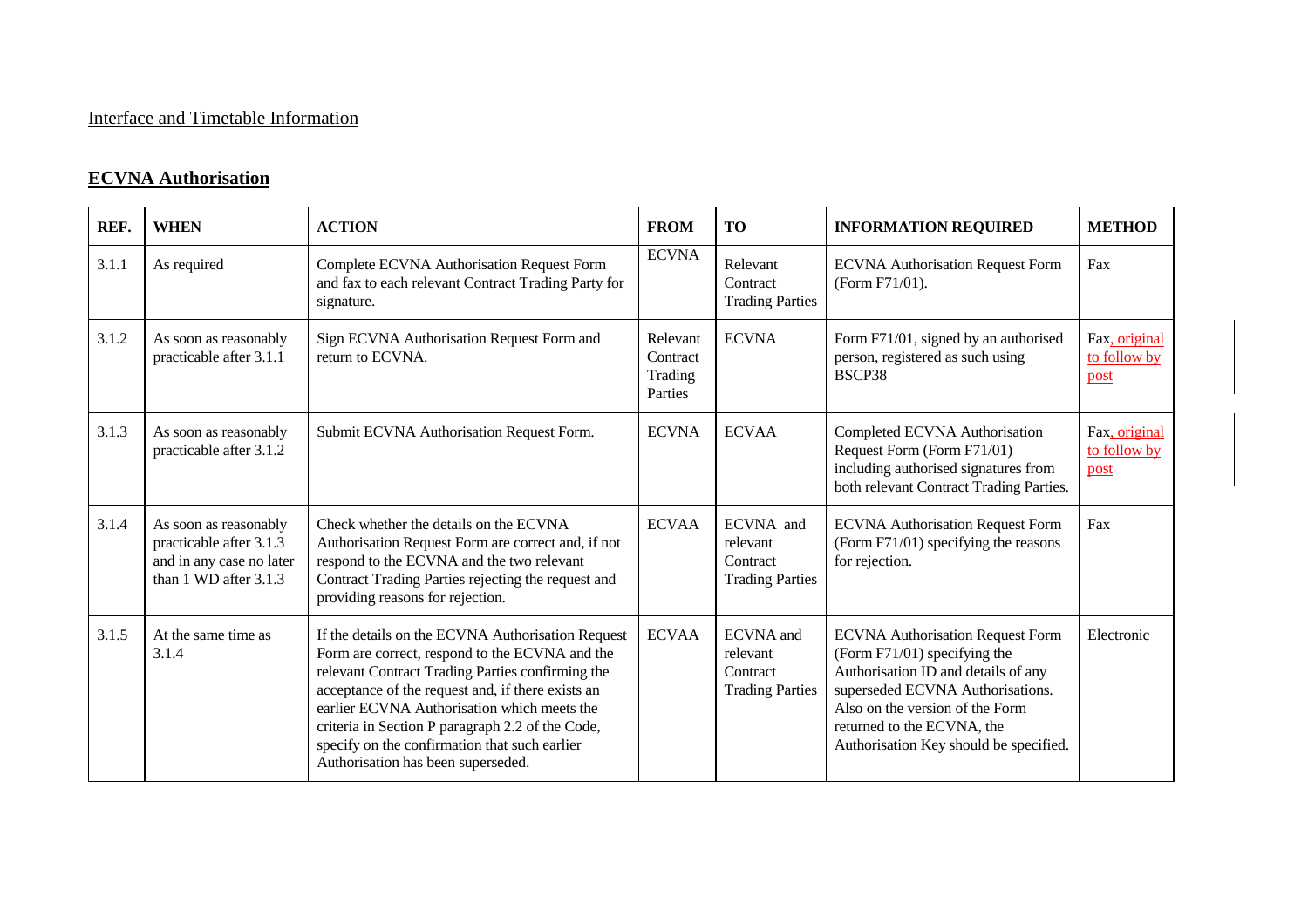## **MVRNA Authorisation**

| REF.  | <b>WHEN</b>                                                                                           | <b>ACTION</b>                                                                                                                                                                                                                                | <b>FROM</b>                                       | <b>TO</b>                                               | <b>INFORMATION REQUIRED</b>                                                                                                                       | <b>METHOD</b>                            |
|-------|-------------------------------------------------------------------------------------------------------|----------------------------------------------------------------------------------------------------------------------------------------------------------------------------------------------------------------------------------------------|---------------------------------------------------|---------------------------------------------------------|---------------------------------------------------------------------------------------------------------------------------------------------------|------------------------------------------|
| 3.2.1 | As required                                                                                           | Complete MVRNA Authorisation<br>Request Form and fax to the relevant<br>Lead Party and Subsidiary Party for<br>signature.                                                                                                                    | <b>MVRNA</b>                                      | Relevant Lead<br>and Subsidiary<br>Parties              | <b>MVRNA Authorisation Request Form</b><br>(Form F71/02).                                                                                         | Fax                                      |
| 3.2.2 | As soon as reasonably<br>practicable after 3.2.1                                                      | <b>Sign MVRNA Authorisation Request</b><br>Form and return to MVRNA.                                                                                                                                                                         | <b>Relevant Lead</b><br>and Subsidiary<br>Parties | <b>MVRNA</b>                                            | Form F71/02. Signed by an authorised<br>person, registered as such via BSCP38.                                                                    | Fax,<br>original to<br>follow by<br>post |
| 3.2.3 | As soon as reasonably<br>practicable after 3.2.2                                                      | <b>Submit MVRNA Authorisation Request</b><br>Form.                                                                                                                                                                                           | <b>MVRNA</b>                                      | <b>ECVAA</b>                                            | Completed MVRNA Authorisation<br>Request Form (Form F71/01) including<br>authorised signatures from both relevant<br>Lead and Subsidiary Parties. | Fax,<br>original to<br>follow by<br>post |
| 3.2.4 | As soon as reasonably<br>practicable after 3.2.3 and<br>in any case no later than 1<br>WD after 3.2.3 | Check whether the details on the<br><b>MVRNA Authorisation Request Form</b><br>are correct and, if not respond to the<br>MVRNA and the relevant Lead and<br>Subsidiary Parties rejecting the request<br>and providing reasons for rejection. | <b>ECVAA</b>                                      | MVRNA and<br>relevant Lead<br>and Subsidiary<br>Parties | <b>MVRNA</b> Authorisation Request Form<br>(Form F71/02) specifying the reasons for<br>rejection.                                                 | Fax                                      |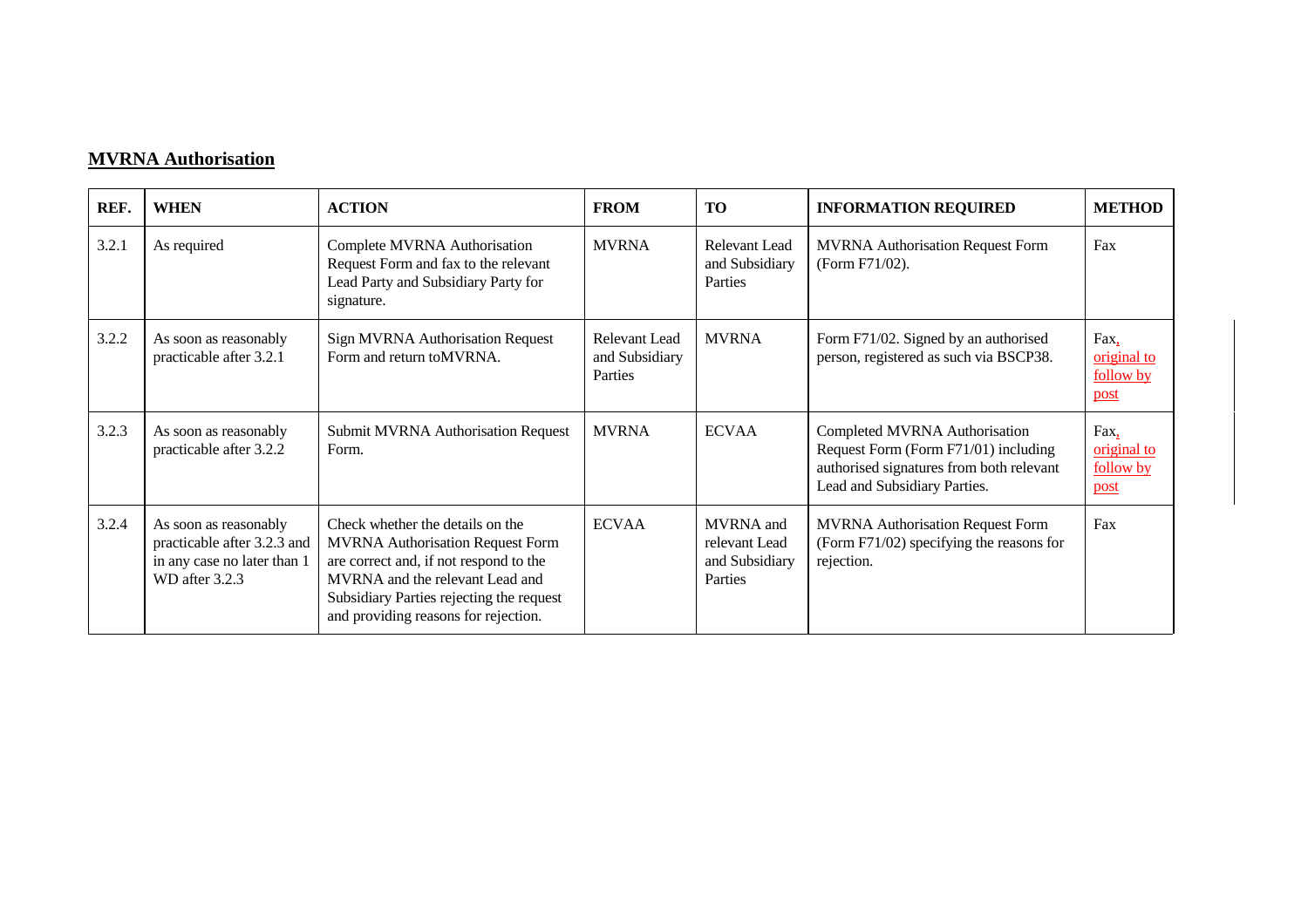F71/01 ECVNA Authorisation Request Form

|      | ECVAA Log No.                               |
|------|---------------------------------------------|
|      | $\omega_{\rm{eff}}$ and $\omega_{\rm{eff}}$ |
| uest |                                             |
|      |                                             |
|      |                                             |

| <b>ECVNA</b>                 |
|------------------------------|
| <b>Authorisation Require</b> |

**Part 1 of 4**

**ECVNA to be Authorised:**

Company Name : \_\_\_\_\_\_\_\_\_\_\_\_\_\_\_\_\_\_\_\_\_\_\_\_\_\_\_\_\_ Date Raised : \_\_\_\_\_/\_\_\_\_\_/\_\_\_\_\_  $ECVNA ID:$   $\qquad \qquad$   $\qquad \qquad$   $\qquad \qquad$   $\qquad \qquad$   $\qquad \qquad$   $\qquad \qquad$   $\qquad \qquad$   $\qquad \qquad$   $\qquad \qquad$   $\qquad \qquad$   $\qquad \qquad$   $\qquad \qquad$   $\qquad \qquad$   $\qquad \qquad$   $\qquad \qquad$   $\qquad \qquad$   $\qquad \qquad$   $\qquad \qquad$   $\qquad \qquad$   $\qquad \qquad$   $\qquad \qquad$   $\qquad \qquad$   $\qquad \qquad$   $\qquad \q$ Password: \_\_\_\_\_\_\_\_\_\_\_\_\_ Signature: \_\_\_\_\_\_\_\_\_\_\_\_\_\_\_\_\_\_\_\_\_\_\_\_\_\_\_\_\_\_\_\_ Telephone : \_\_\_\_\_\_\_\_\_\_\_\_\_\_\_\_\_\_\_\_\_\_\_\_ Fax : \_\_\_\_\_\_\_\_\_\_\_\_\_\_\_\_\_\_\_\_\_\_\_\_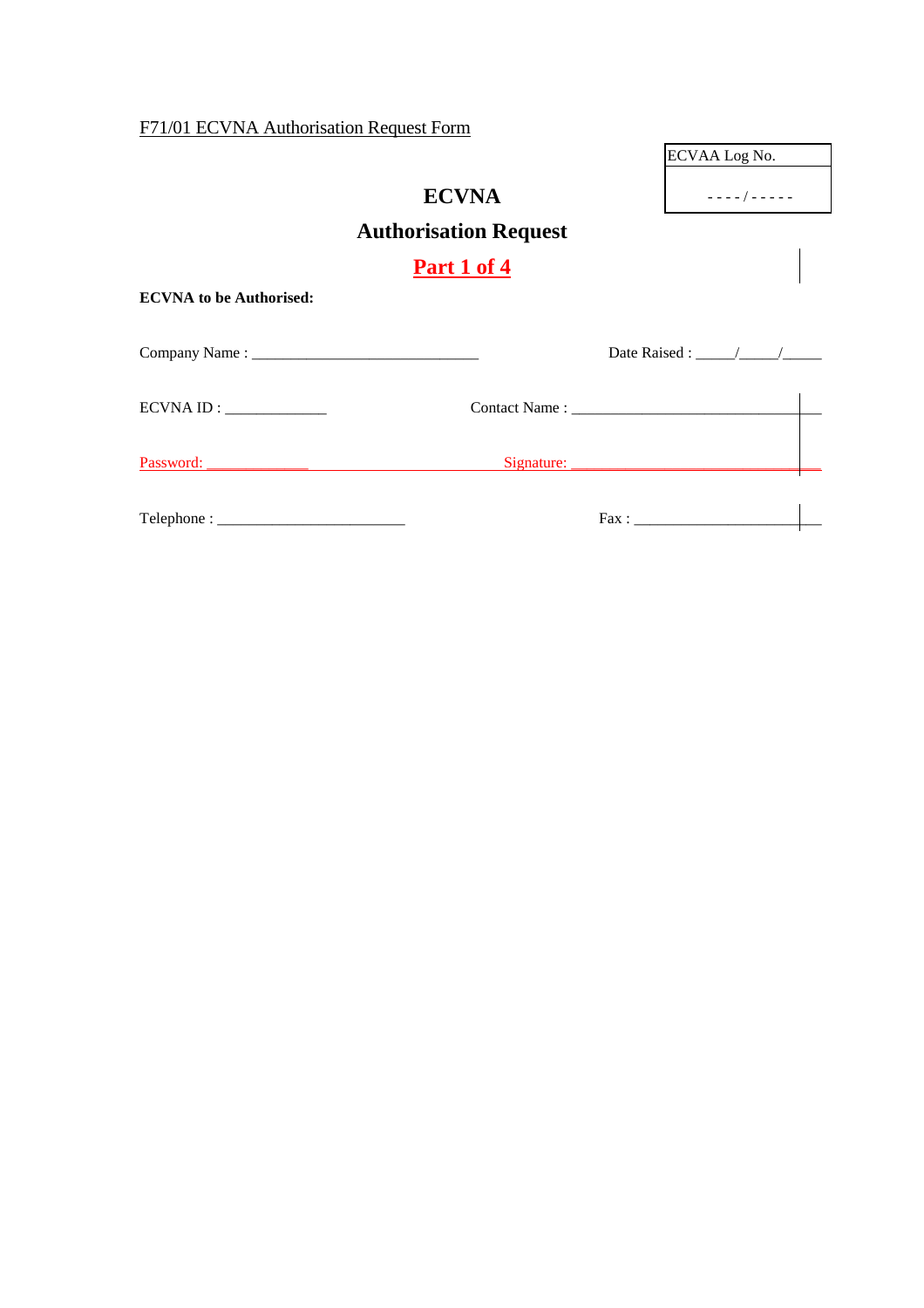| F71/01 ECVNA Authorisation Request Form                                         |                       |  |
|---------------------------------------------------------------------------------|-----------------------|--|
|                                                                                 | ECVAA Log No.         |  |
| <b>ECVNA</b>                                                                    | $- - - -$ / - - - - - |  |
| <b>Authorisation Request</b>                                                    |                       |  |
| Part 2 of 4                                                                     |                       |  |
| Energy (From) Account Details - (equivalent to Party I Energy Account Details): |                       |  |
|                                                                                 |                       |  |
|                                                                                 |                       |  |
|                                                                                 |                       |  |
| Password:                                                                       |                       |  |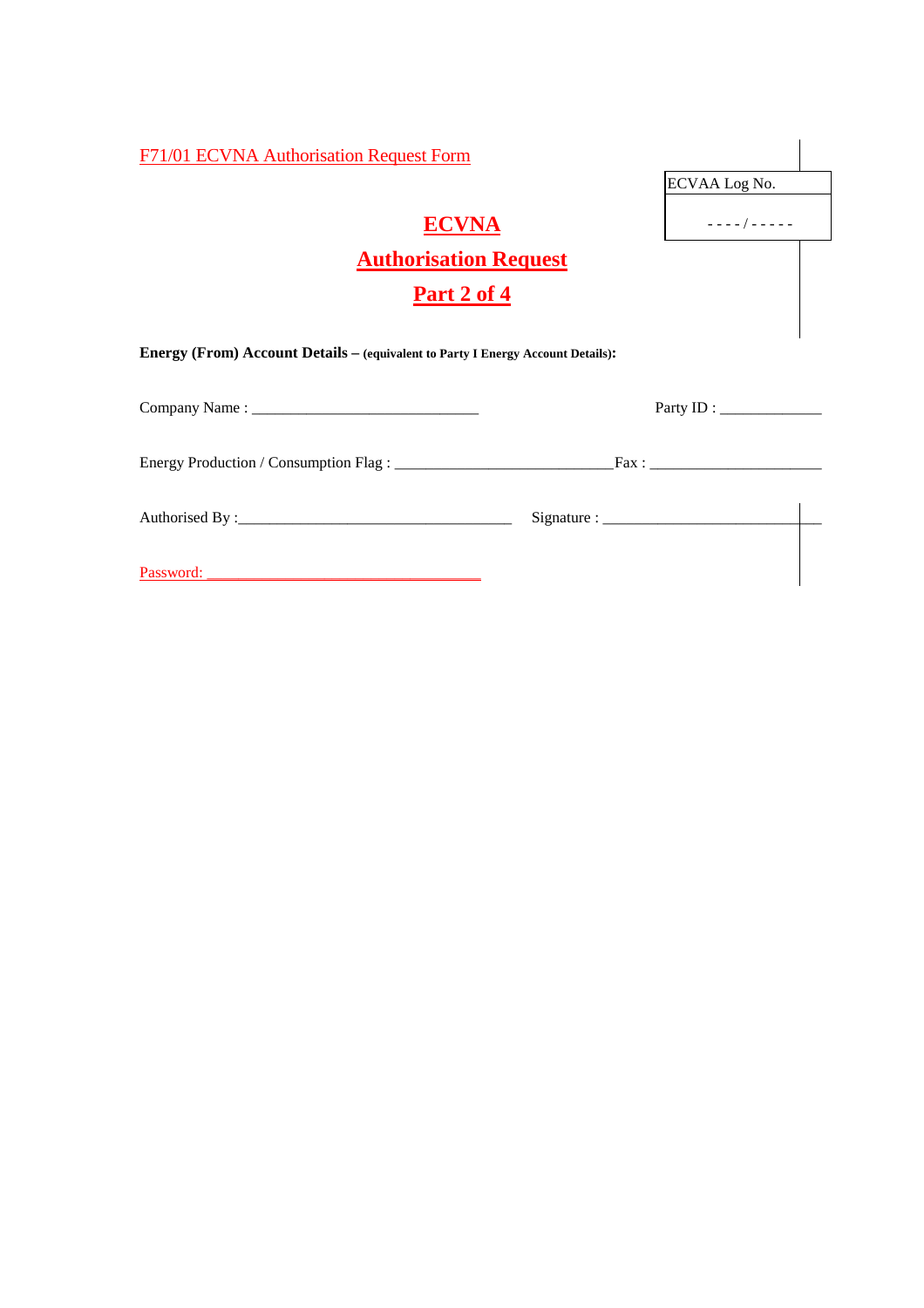| <b>F71/01 ECVNA Authorisation Request Form</b>                                | ECVAA Log No.                                   |
|-------------------------------------------------------------------------------|-------------------------------------------------|
| <b>ECVNA</b>                                                                  | $- - - - 1 - - - - -$                           |
| <b>Authorisation Request</b><br>Part 3 of 4                                   |                                                 |
| Energy (To) Account Details - (equivalent to Party 2 Energy Account Details): |                                                 |
|                                                                               | Party ID : $\_\_\_\_\_\_\_\_\_\_\_\_\_\_\_\_\_$ |
|                                                                               |                                                 |
|                                                                               |                                                 |
|                                                                               |                                                 |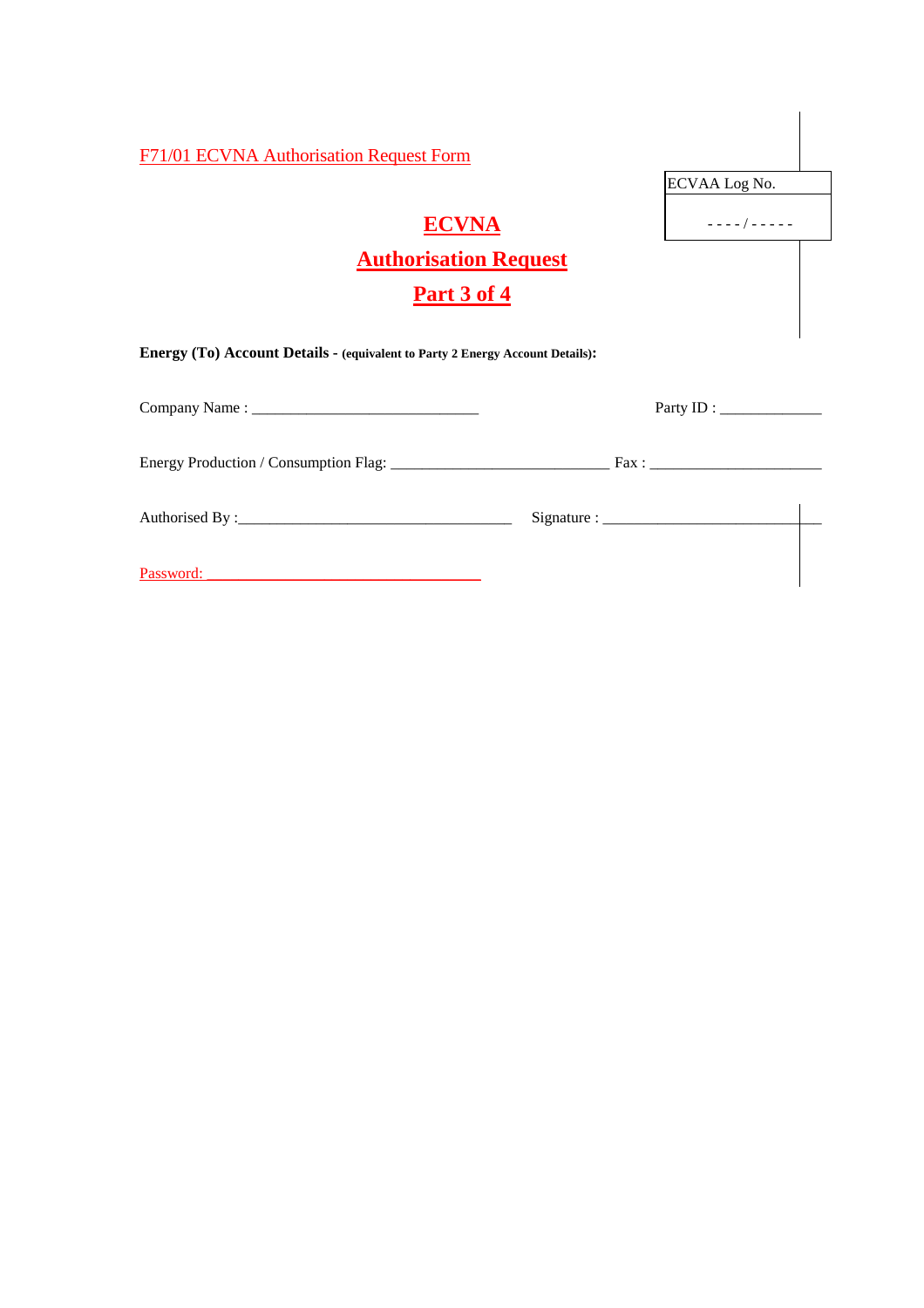| F71/01 ECVNA Authorisation Request Form                           |                              |                                                                                                                                                                                                                                                                                                                                                                                                                    |
|-------------------------------------------------------------------|------------------------------|--------------------------------------------------------------------------------------------------------------------------------------------------------------------------------------------------------------------------------------------------------------------------------------------------------------------------------------------------------------------------------------------------------------------|
|                                                                   |                              | ECVAA Log No.                                                                                                                                                                                                                                                                                                                                                                                                      |
|                                                                   | <b>ECVNA</b>                 | $- - - - 1 - - - - -$                                                                                                                                                                                                                                                                                                                                                                                              |
|                                                                   | <b>Authorisation Request</b> |                                                                                                                                                                                                                                                                                                                                                                                                                    |
|                                                                   | <u>Part 4 of 4</u>           |                                                                                                                                                                                                                                                                                                                                                                                                                    |
| <b>Implementation Details:</b>                                    |                              |                                                                                                                                                                                                                                                                                                                                                                                                                    |
|                                                                   |                              |                                                                                                                                                                                                                                                                                                                                                                                                                    |
| To be completed by ECVAA                                          |                              |                                                                                                                                                                                                                                                                                                                                                                                                                    |
| <b>ECVNA</b><br>To:                                               |                              | Reply Date : $\frac{1}{\sqrt{1-\frac{1}{2}}}\frac{1}{\sqrt{1-\frac{1}{2}}}\frac{1}{\sqrt{1-\frac{1}{2}}}\frac{1}{\sqrt{1-\frac{1}{2}}}\frac{1}{\sqrt{1-\frac{1}{2}}}\frac{1}{\sqrt{1-\frac{1}{2}}}\frac{1}{\sqrt{1-\frac{1}{2}}}\frac{1}{\sqrt{1-\frac{1}{2}}}\frac{1}{\sqrt{1-\frac{1}{2}}}\frac{1}{\sqrt{1-\frac{1}{2}}}\frac{1}{\sqrt{1-\frac{1}{2}}}\frac{1}{\sqrt{1-\frac{1}{2}}}\frac{1}{\sqrt{1-\frac{1}{2$ |
| <u> Party 1</u>                                                   |                              |                                                                                                                                                                                                                                                                                                                                                                                                                    |
| <u>1. Party 2</u>                                                 |                              |                                                                                                                                                                                                                                                                                                                                                                                                                    |
|                                                                   |                              |                                                                                                                                                                                                                                                                                                                                                                                                                    |
| Your above request for Authorisation has been ACCEPTED / REJECTED |                              |                                                                                                                                                                                                                                                                                                                                                                                                                    |

Details of reasons for Rejection / any superseded Authorisations\* are as follows:

\_\_\_\_\_\_\_\_\_\_\_\_\_\_\_\_\_\_\_\_\_\_\_\_\_\_\_\_\_\_\_\_\_\_\_\_\_\_\_\_\_\_\_\_\_\_\_\_\_\_\_\_\_\_\_\_\_\_\_\_\_\_\_\_\_\_\_\_\_

\_\_\_\_\_\_\_\_\_\_\_\_\_\_\_\_\_\_\_\_\_\_\_\_\_\_\_\_\_\_\_\_\_\_\_\_\_\_\_\_\_\_\_\_\_\_\_\_\_\_\_\_\_\_\_\_\_\_\_\_\_\_\_\_\_\_\_\_\_

\_\_\_\_\_\_\_\_\_\_\_\_\_\_\_\_\_\_\_\_\_\_\_\_\_\_\_\_\_\_\_\_\_\_\_\_\_\_\_\_\_\_\_\_\_\_\_\_\_\_\_\_\_\_\_\_\_\_\_\_\_\_\_\_\_\_\_\_\_

*(\*Delete as appropriate)*

\_\_\_\_\_\_\_\_\_\_\_\_\_\_

 $\overline{\phantom{a}}$  , where  $\overline{\phantom{a}}$ 

 $\mathcal{L}=\mathcal{L}$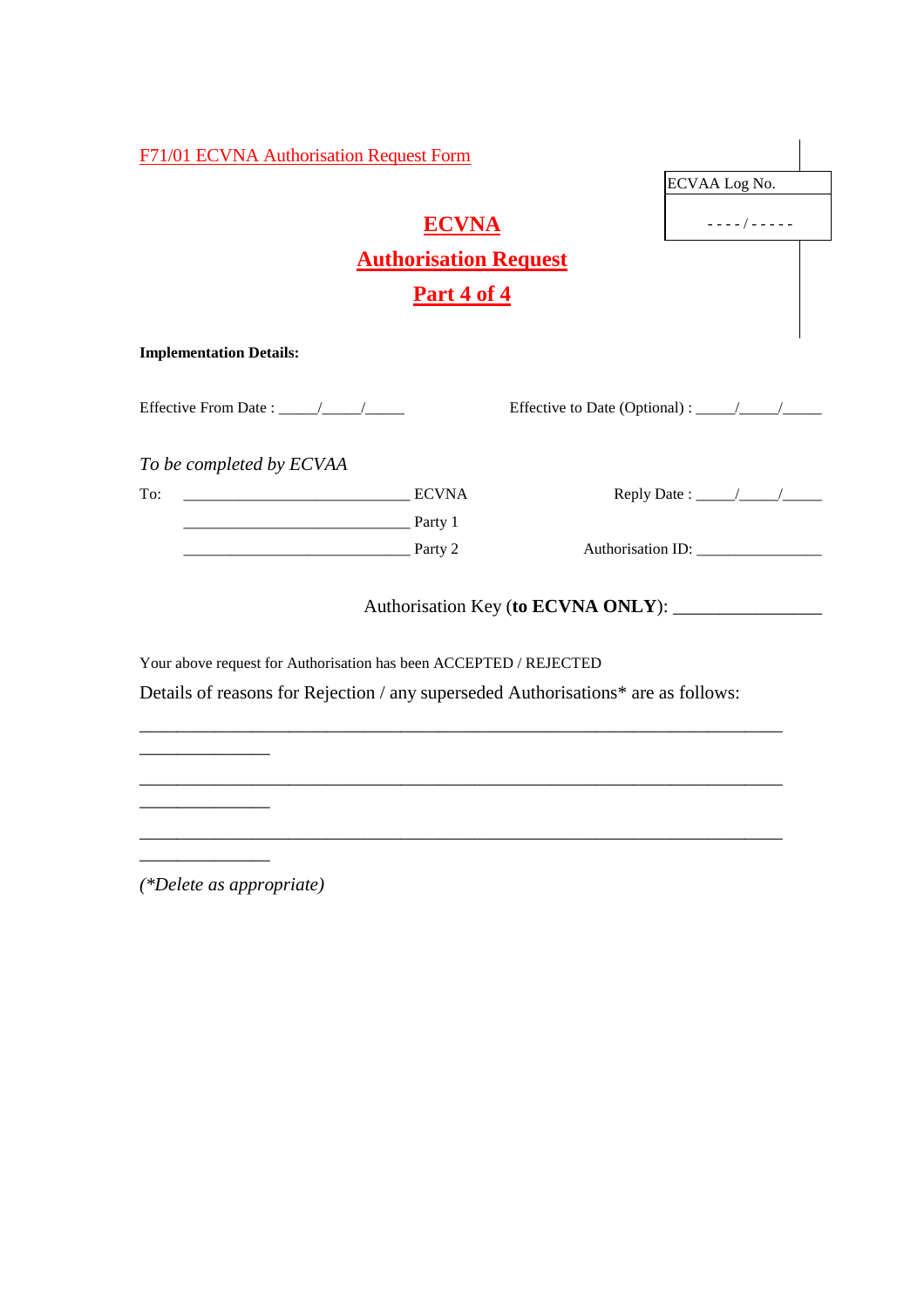F71/02 MVRNA Authorisation Request Form

|                                                                                                                                                                                                                                                                                                                                                                                                                                                                                                                                                                                                                                         |                              | ECVAA Log No        |
|-----------------------------------------------------------------------------------------------------------------------------------------------------------------------------------------------------------------------------------------------------------------------------------------------------------------------------------------------------------------------------------------------------------------------------------------------------------------------------------------------------------------------------------------------------------------------------------------------------------------------------------------|------------------------------|---------------------|
|                                                                                                                                                                                                                                                                                                                                                                                                                                                                                                                                                                                                                                         | <b>MVRNA</b>                 | $- - - - 1 - - - -$ |
|                                                                                                                                                                                                                                                                                                                                                                                                                                                                                                                                                                                                                                         | <b>Authorisation Request</b> |                     |
|                                                                                                                                                                                                                                                                                                                                                                                                                                                                                                                                                                                                                                         | Part 1 of 4                  |                     |
| <b>MVRNA</b> to be Authorised:                                                                                                                                                                                                                                                                                                                                                                                                                                                                                                                                                                                                          |                              |                     |
|                                                                                                                                                                                                                                                                                                                                                                                                                                                                                                                                                                                                                                         |                              |                     |
| MVRNA ID:                                                                                                                                                                                                                                                                                                                                                                                                                                                                                                                                                                                                                               |                              |                     |
|                                                                                                                                                                                                                                                                                                                                                                                                                                                                                                                                                                                                                                         |                              |                     |
| $\text{Telephone}: \underline{\hspace{2cm}} \underline{\hspace{2cm}} \underline{\hspace{2cm}} \underline{\hspace{2cm}} \underline{\hspace{2cm}} \underline{\hspace{2cm}} \underline{\hspace{2cm}} \underline{\hspace{2cm}} \underline{\hspace{2cm}} \underline{\hspace{2cm}} \underline{\hspace{2cm}} \underline{\hspace{2cm}} \underline{\hspace{2cm}} \underline{\hspace{2cm}} \underline{\hspace{2cm}} \underline{\hspace{2cm}} \underline{\hspace{2cm}} \underline{\hspace{2cm}} \underline{\hspace{2cm}} \underline{\hspace{2cm}} \underline{\hspace{2cm}} \underline{\hspace{2cm}} \underline{\hspace{2cm}} \underline{\hspace{2$ |                              |                     |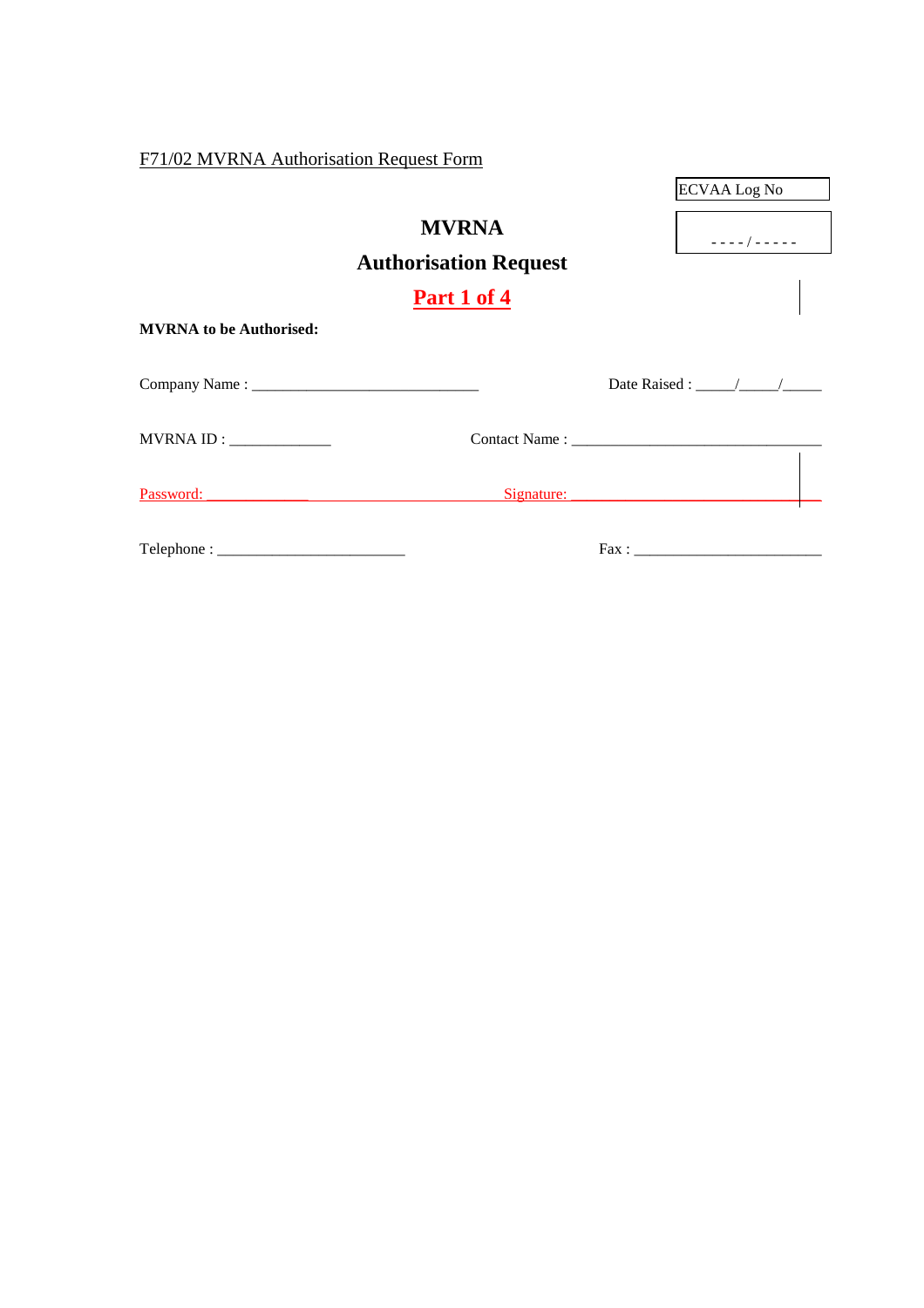| F71/02 MVRNA Authorisation Request Form                                                                                             |                                                                |
|-------------------------------------------------------------------------------------------------------------------------------------|----------------------------------------------------------------|
| <b>MVRNA</b><br><b>Authorisation Request</b><br>Part 2 of 4                                                                         | <b>ECVAA Log No</b><br>$- - - - - / - - - - - -$               |
| <b>Lead Party Details:</b>                                                                                                          |                                                                |
|                                                                                                                                     |                                                                |
|                                                                                                                                     |                                                                |
|                                                                                                                                     | Signature : $\frac{1}{\sqrt{1-\frac{1}{2}} \cdot \frac{1}{2}}$ |
| Password:<br><u> 1980 - Andrea Aonaichte, ann an t-Èireann an t-Èireann an t-Èireann an t-Èireann an t-Èireann an t-Èireann an </u> |                                                                |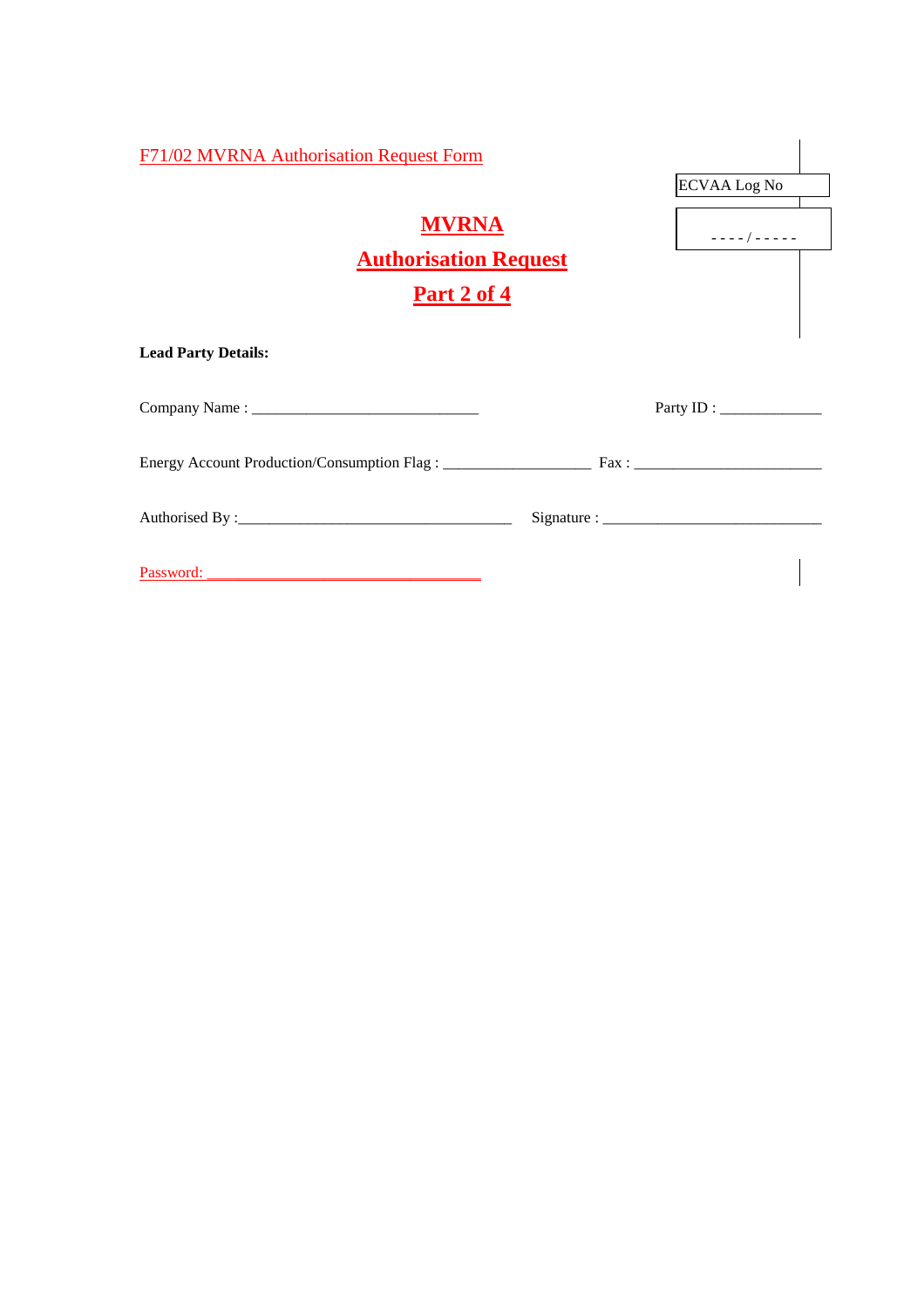| <b>F71/02 MVRNA Authorisation Request Form</b>                     | <b>ECVAA Log No</b>                               |
|--------------------------------------------------------------------|---------------------------------------------------|
| <b>MVRNA</b><br><b>Authorisation Request</b><br><u>Part 3 of 4</u> | $- - - -$ / - - - - -                             |
| <b>Subsidiary Party Details:</b>                                   |                                                   |
|                                                                    | Party ID : $\_\_\_\_\_\_\_\_\_\_\_\_\_\_\_\_\_\_$ |
|                                                                    |                                                   |
|                                                                    |                                                   |
| Password: National Password:                                       |                                                   |